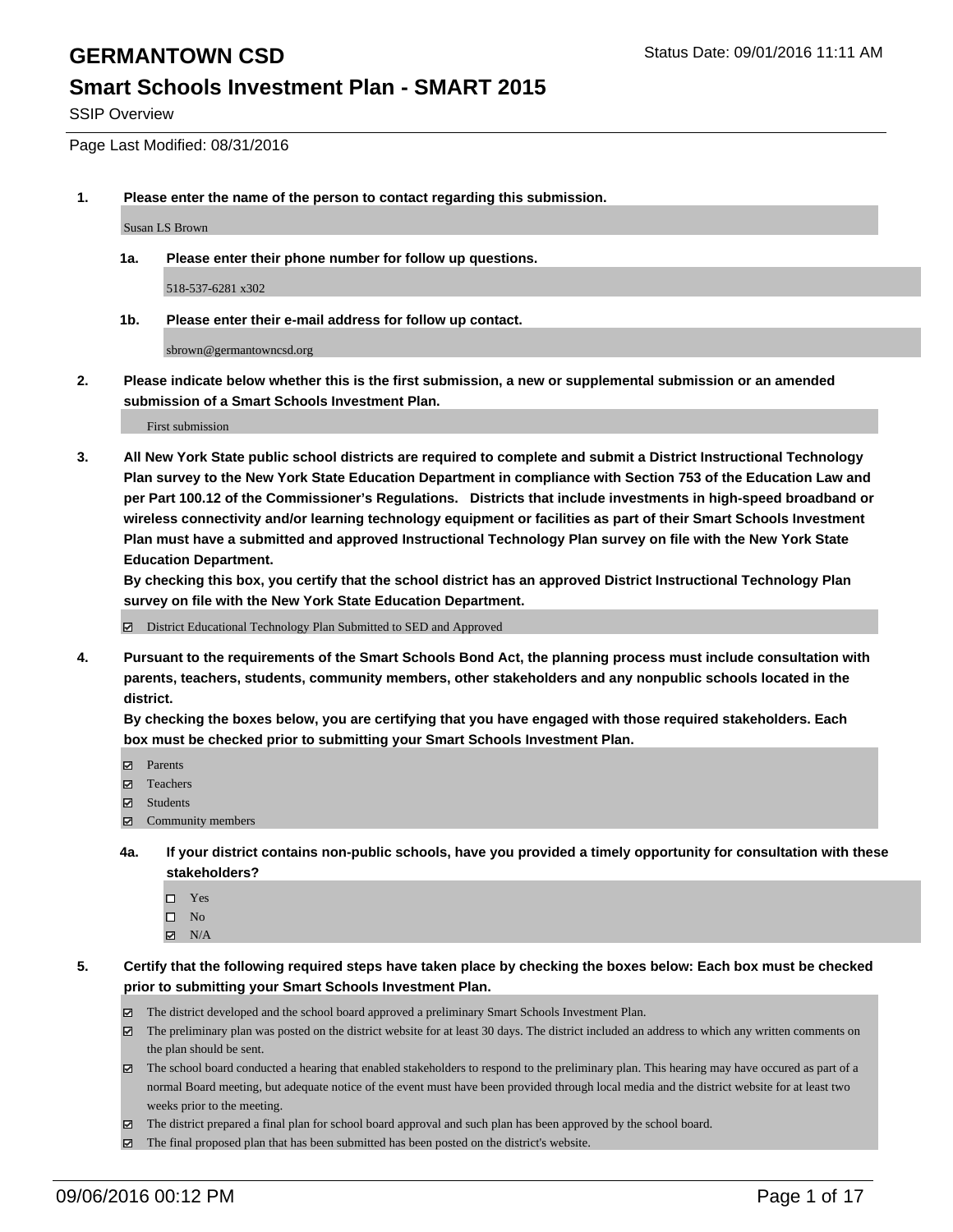#### **Smart Schools Investment Plan - SMART 2015**

SSIP Overview

Page Last Modified: 08/31/2016

**5a. Please upload the proposed Smart Schools Investment Plan (SSIP) that was posted on the district's website, along with any supporting materials. Note that this should be different than your recently submitted Educational Technology Survey. The Final SSIP, as approved by the School Board, should also be posted on the website and remain there during the course of the projects contained therein.**

SmartSchoolsPresentation 4-13-16.pptx

**6. Please enter an estimate of the total number of students and staff that will benefit from this Smart Schools Investment Plan based on the cumulative projects submitted to date.**

414

- **7. An LEA/School District may partner with one or more other LEA/School Districts to form a consortium to pool Smart Schools Bond Act funds for a project that meets all other Smart School Bond Act requirements. Each school district participating in the consortium will need to file an approved Smart Schools Investment Plan for the project and submit a signed Memorandum of Understanding that sets forth the details of the consortium including the roles of each respective district.**
	- $\Box$  The district plans to participate in a consortium to partner with other school district(s) to implement a Smart Schools project.
- **8. Please enter the name and 6-digit SED Code for each LEA/School District participating in the Consortium.**

| <b>Partner LEA/District</b> | ISED BEDS Code |
|-----------------------------|----------------|
| (No Response)               | (No Response)  |

**9. Please upload a signed Memorandum of Understanding with all of the participating Consortium partners.**

(No Response)

#### **10. Your district's Smart Schools Bond Act Allocation is:**

\$425,755

**11. Enter the budget sub-allocations by category that you are submitting for approval at this time. If you are not budgeting SSBA funds for a category, please enter 0 (zero.) If the value entered is \$0, you will not be required to complete that survey question.**

|                                       | Sub-<br>Allocations |
|---------------------------------------|---------------------|
| <b>School Connectivity</b>            | 0                   |
| Connectivity Projects for Communities | 0                   |
| Classroom Technology                  | 96,753              |
| Pre-Kindergarten Classrooms           | $\Omega$            |
| Replace Transportable Classrooms      | $\Omega$            |
| High-Tech Security Features           | $\Omega$            |
| Totals:                               | 96,753              |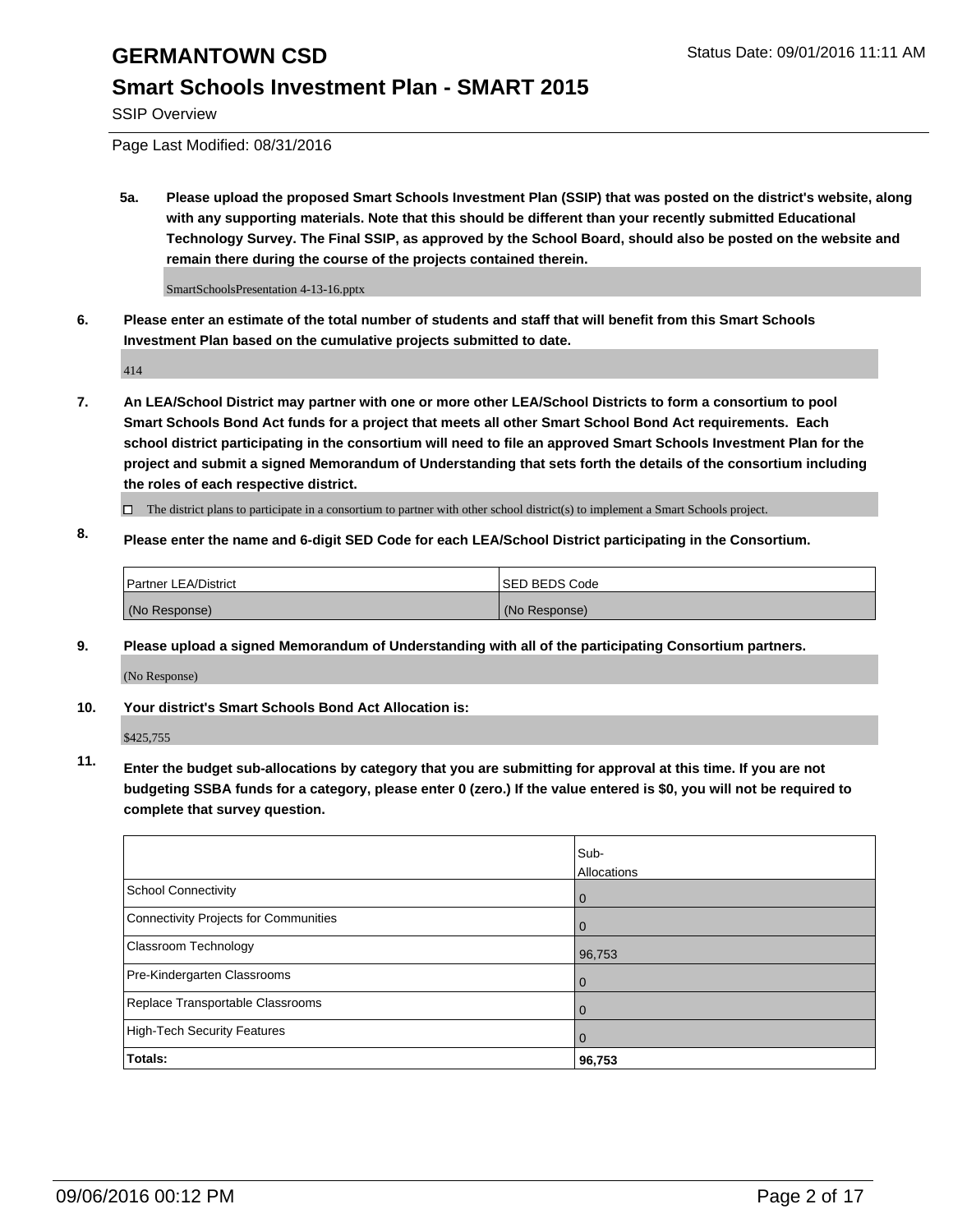#### **Smart Schools Investment Plan - SMART 2015**

School Connectivity

Page Last Modified: 08/23/2016

- **1. In order for students and faculty to receive the maximum benefit from the technology made available under the Smart Schools Bond Act, their school buildings must possess sufficient connectivity infrastructure to ensure that devices can be used during the school day. Smart Schools Investment Plans must demonstrate that:**
	- **sufficient infrastructure that meets the Federal Communications Commission's 100 Mbps per 1,000 students standard currently exists in the buildings where new devices will be deployed, or**
	- **is a planned use of a portion of Smart Schools Bond Act funds, or**
	- **is under development through another funding source.**

**Smart Schools Bond Act funds used for technology infrastructure or classroom technology investments must increase the number of school buildings that meet or exceed the minimum speed standard of 100 Mbps per 1,000 students and staff within 12 months. This standard may be met on either a contracted 24/7 firm service or a "burstable" capability. If the standard is met under the burstable criteria, it must be:**

**1. Specifically codified in a service contract with a provider, and**

**2. Guaranteed to be available to all students and devices as needed, particularly during periods of high demand, such as computer-based testing (CBT) periods.**

**Please describe how your district already meets or is planning to meet this standard within 12 months of plan submission.**

(No Response)

- **1a. If a district believes that it will be impossible to meet this standard within 12 months, it may apply for a waiver of this requirement, as described on the Smart Schools website. The waiver must be filed and approved by SED prior to submitting this survey.**
	- By checking this box, you are certifying that the school district has an approved waiver of this requirement on file with the New York State Education Department.
- **2. Connectivity Speed Calculator (Required)**

|                         | Number of<br><b>Students</b> | Multiply by<br>100 Kbps | Divide by 1000 Current Speed<br>to Convert to<br>Required<br>Speed in Mb | lin Mb           | Expected<br>Speed to be<br>Attained Within Required<br>12 Months | Expected Date<br>l When<br>Speed Will be<br>l Met |
|-------------------------|------------------------------|-------------------------|--------------------------------------------------------------------------|------------------|------------------------------------------------------------------|---------------------------------------------------|
| <b>Calculated Speed</b> | (No<br>Response)             | (No Response)           | (No<br>Response)                                                         | (No<br>Response) | (No<br>Response)                                                 | (No<br>Response)                                  |

#### **3. Describe how you intend to use Smart Schools Bond Act funds for high-speed broadband and/or wireless connectivity projects in school buildings.**

(No Response)

**4. Describe the linkage between the district's District Instructional Technology Plan and the proposed projects. (There should be a link between your response to this question and your response to Question 1 in Part E. Curriculum and Instruction "What are the district's plans to use digital connectivity and technology to improve teaching and learning?)**

(No Response)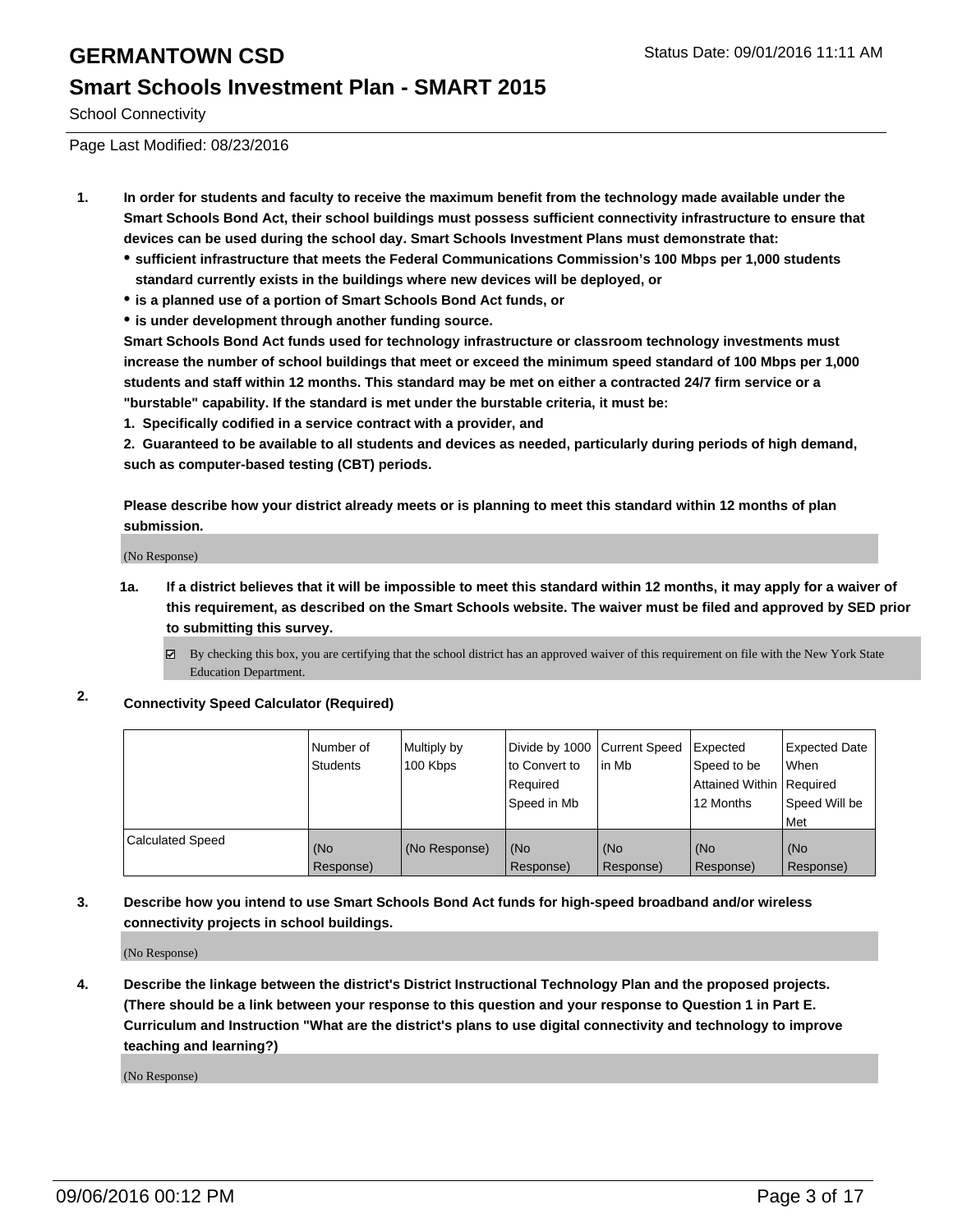## **Smart Schools Investment Plan - SMART 2015**

School Connectivity

Page Last Modified: 08/23/2016

**5. If the district wishes to have students and staff access the Internet from wireless devices within the school building, or in close proximity to it, it must first ensure that it has a robust Wi-Fi network in place that has sufficient bandwidth to meet user demand.**

**Please describe how you have quantified this demand and how you plan to meet this demand.**

(No Response)

**6. As indicated on Page 5 of the guidance, the Office of Facilities Planning will have to conduct a preliminary review of all capital projects, including connectivity projects.**

**Please indicate on a separate row each project number given to you by the Office of Facilities Planning.**

| Project Number |  |
|----------------|--|
| (No Response)  |  |

**7. Certain high-tech security and connectivity infrastructure projects may be eligible for an expedited review process as determined by the Office of Facilities Planning.**

**Was your project deemed eligible for streamlined review?**

(No Response)

**8. Include the name and license number of the architect or engineer of record.**

| <b>Name</b>   | License Number |
|---------------|----------------|
| (No Response) | (No Response)  |

**9. If you are submitting an allocation for School Connectivity complete this table.**

**Note that the calculated Total at the bottom of the table must equal the Total allocation for this category that you entered in the SSIP Overview overall budget.** 

|                                            | Sub-          |
|--------------------------------------------|---------------|
|                                            | Allocation    |
| Network/Access Costs                       | (No Response) |
| <b>Outside Plant Costs</b>                 | (No Response) |
| School Internal Connections and Components | (No Response) |
| <b>Professional Services</b>               | (No Response) |
| Testing                                    | (No Response) |
| <b>Other Upfront Costs</b>                 | (No Response) |
| <b>Other Costs</b>                         | (No Response) |
| Totals:                                    | 0             |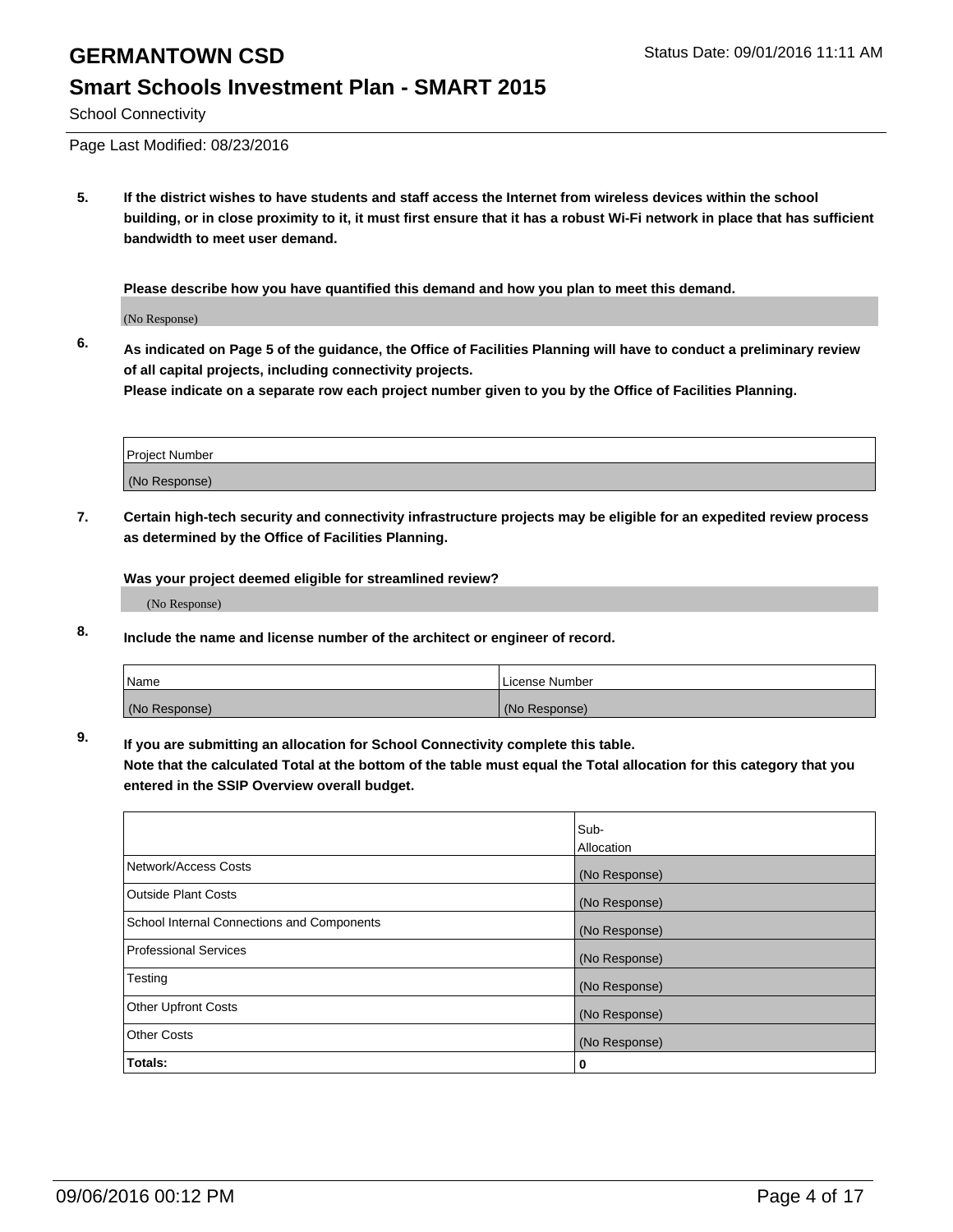#### **Smart Schools Investment Plan - SMART 2015**

School Connectivity

Page Last Modified: 08/23/2016

**10. Please detail the type, quantity, per unit cost and total cost of the eligible items under each sub-category. This is especially important for any expenditures listed under the "Other" category. All expenditures must be eligible for tax-exempt financing to be reimbursed through the SSBA. Sufficient detail must be provided so that we can verify this is the case. If you have any questions, please contact us directly through smartschools@nysed.gov. NOTE: Wireless Access Points should be included in this category, not under Classroom Educational Technology, except those that will be loaned/purchased for nonpublic schools. Add rows under each sub-category for additional items, as needed.**

| Select the allowable expenditure | Item to be purchased | Quantity      | Cost per Item | <b>Total Cost</b> |
|----------------------------------|----------------------|---------------|---------------|-------------------|
| type.                            |                      |               |               |                   |
| Repeat to add another item under |                      |               |               |                   |
| each type.                       |                      |               |               |                   |
| (No Response)                    | (No Response)        | (No Response) | (No Response) | (No Response)     |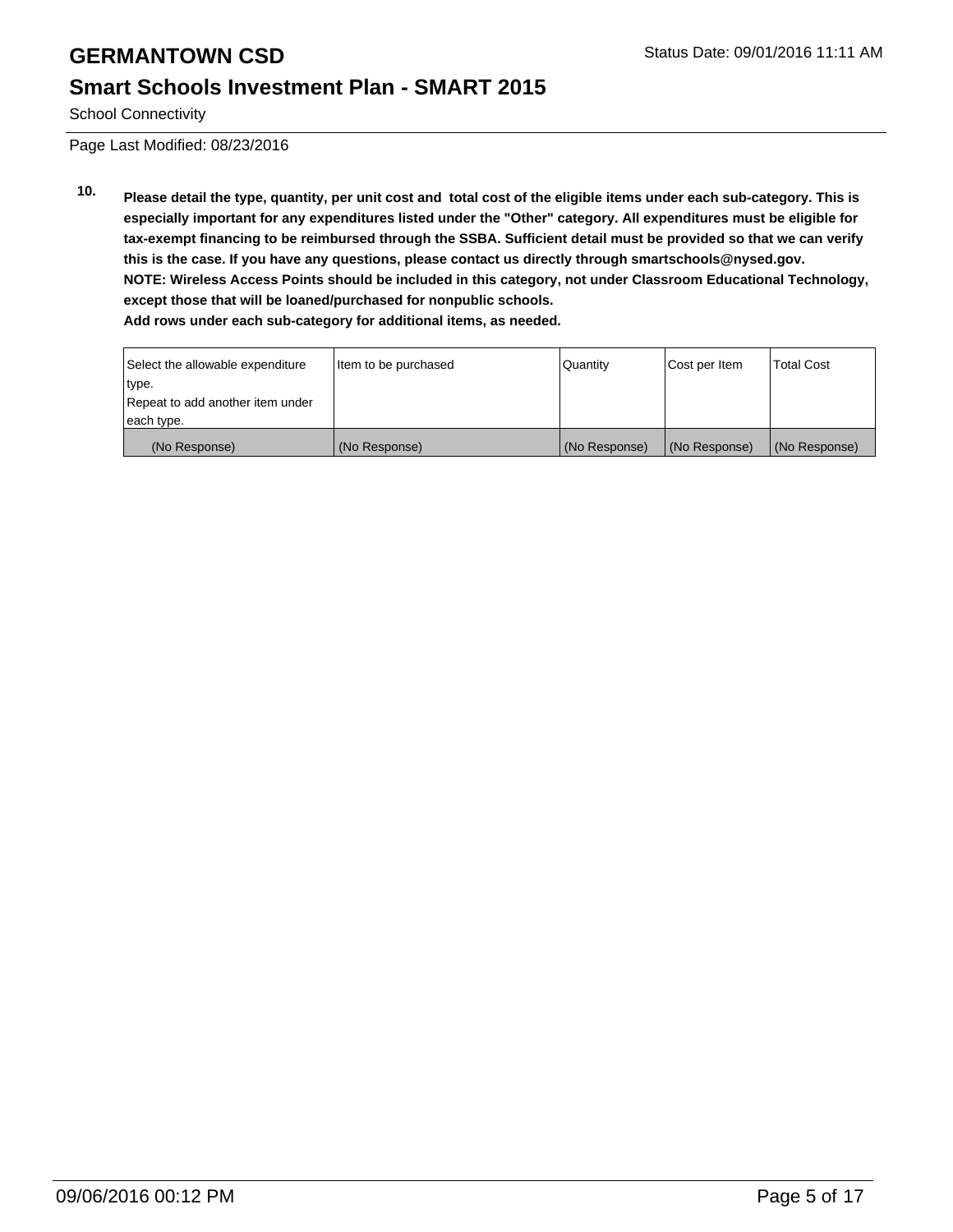### **Smart Schools Investment Plan - SMART 2015**

Community Connectivity (Broadband and Wireless)

Page Last Modified: 08/23/2016

**1. Describe how you intend to use Smart Schools Bond Act funds for high-speed broadband and/or wireless connectivity projects in the community.**

(No Response)

**2. Please describe how the proposed project(s) will promote student achievement and increase student and/or staff access to the Internet in a manner that enhances student learning and/or instruction outside of the school day and/or school building.**

(No Response)

**3. Community connectivity projects must comply with all the necessary local building codes and regulations (building and related permits are not required prior to plan submission).**

 $\Box$  I certify that we will comply with all the necessary local building codes and regulations.

**4. Please describe the physical location of the proposed investment.**

(No Response)

**5. Please provide the initial list of partners participating in the Community Connectivity Broadband Project, along with their Federal Tax Identification (Employer Identification) number.**

| <b>Project Partners</b> | Federal ID#   |
|-------------------------|---------------|
| (No Response)           | (No Response) |

**6. If you are submitting an allocation for Community Connectivity, complete this table. Note that the calculated Total at the bottom of the table must equal the Total allocation for this category that you entered in the SSIP Overview overall budget.**

|                                    | Sub-Allocation |
|------------------------------------|----------------|
| Network/Access Costs               | (No Response)  |
| <b>Outside Plant Costs</b>         | (No Response)  |
| Tower Costs                        | (No Response)  |
| <b>Customer Premises Equipment</b> | (No Response)  |
| <b>Professional Services</b>       | (No Response)  |
| Testing                            | (No Response)  |
| <b>Other Upfront Costs</b>         | (No Response)  |
| <b>Other Costs</b>                 | (No Response)  |
| Totals:                            | 0              |

**7. Please detail the type, quantity, per unit cost and total cost of the eligible items under each sub-category. This is especially important for any expenditures listed under the "Other" category. All expenditures must be capital-bond eligible to be reimbursed through the SSBA. If you have any questions, please contact us directly through smartschools@nysed.gov.**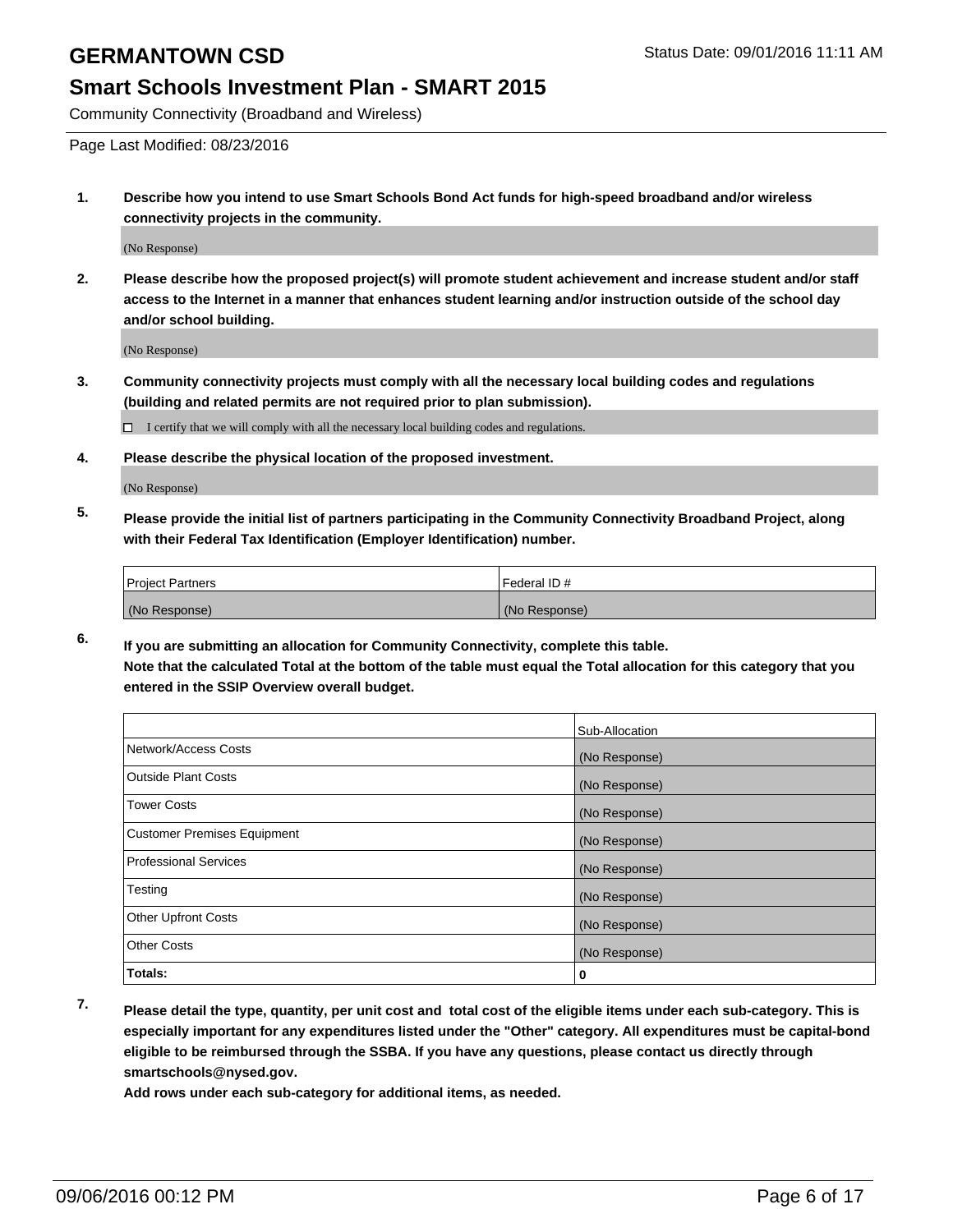## **Smart Schools Investment Plan - SMART 2015**

Community Connectivity (Broadband and Wireless)

Page Last Modified: 08/23/2016

| Select the allowable expenditure | litem to be purchased | Quantity      | Cost per Item | Total Cost    |
|----------------------------------|-----------------------|---------------|---------------|---------------|
| type.                            |                       |               |               |               |
| Repeat to add another item under |                       |               |               |               |
| each type.                       |                       |               |               |               |
| (No Response)                    | (No Response)         | (No Response) | (No Response) | (No Response) |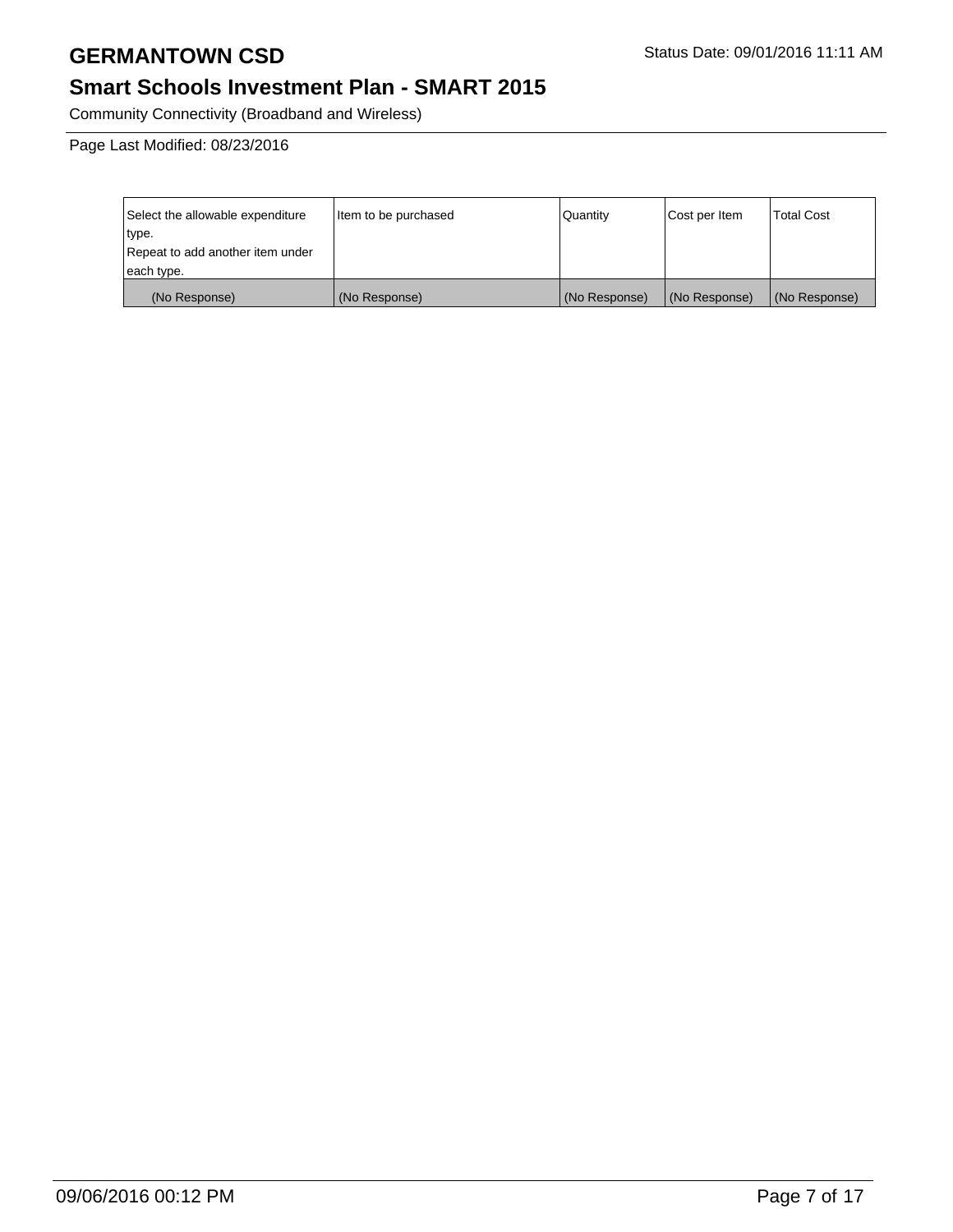#### **Smart Schools Investment Plan - SMART 2015**

Classroom Learning Technology

Page Last Modified: 08/31/2016

**1. In order for students and faculty to receive the maximum benefit from the technology made available under the Smart Schools Bond Act, their school buildings must possess sufficient connectivity infrastructure to ensure that devices can be used during the school day. Smart Schools Investment Plans must demonstrate that sufficient infrastructure that meets the Federal Communications Commission's 100 Mbps per 1,000 students standard currently exists in the buildings where new devices will be deployed, or is a planned use of a portion of Smart Schools Bond Act funds, or is under development through another funding source.**

**Smart Schools Bond Act funds used for technology infrastructure or classroom technology investments must increase the number of school buildings that meet or exceed the minimum speed standard of 100 Mbps per 1,000 students and staff within 12 months. This standard may be met on either a contracted 24/7 firm service or a "burstable" capability. If the standard is met under the burstable criteria, it must be:**

**1. Specifically codified in a service contract with a provider, and**

**2. Guaranteed to be available to all students and devices as needed, particularly during periods of high demand, such as computer-based testing (CBT) periods.**

**Please describe how your district already meets or is planning to meet this standard within 12 months of plan submission.**

The District has 585 students. The Federal Communications Commission minimum speed standard of 100 Mbps per 1,000 students converts to a target of 58.5 Mbps for this District. The District presently has 40 Mbps which is meeting all needs at this time. The District will continue to monitor bandwidth usage and plans to increase it to 60 Mbps in preparation for cloudbased leaning initiatives.

- **1a. If a district believes that it will be impossible to meet this standard within 12 months, it may apply for a waiver of this requirement, as described on the Smart Schools website. The waiver must be filed and approved by SED prior to submitting this survey.**
	- By checking this box, you are certifying that the school district has an approved waiver of this requirement on file with the New York State Education Department.

#### **2. Connectivity Speed Calculator (Required)**

|                         | Number of | Multiply by | Divide by 1000 Current Speed |         | Expected                   | Expected Date |
|-------------------------|-----------|-------------|------------------------------|---------|----------------------------|---------------|
|                         | Students  | 100 Kbps    | lto Convert to               | l in Mb | Speed to be                | l When        |
|                         |           |             | Required                     |         | Attained Within   Required |               |
|                         |           |             | Speed in Mb                  |         | 12 Months                  | Speed Will be |
|                         |           |             |                              |         |                            | l Met         |
| <b>Calculated Speed</b> | 585       | 58,500      | 58.5                         | 40      | 40                         | 6/30/2018     |

#### **3. If the district wishes to have students and staff access the Internet from wireless devices within the school building, or in close proximity to it, it must first ensure that it has a robust Wi-Fi network in place that has sufficient bandwidth to meet user demand.**

#### **Please describe how you have quantified this demand and how you plan to meet this demand.**

The District implemented building-wide wireless Internet access during the 2014-15 school year. The District increased its broadband to 40 Mbps at that time. The quality of wireless availability was assessed at the end of the 2014-15 school year which prompted the installation of additional access points during the summer and fall of 2015.

During the 2015-16 school year, the District's Network Engineer continued to monitors help desk tickets in order to determine if any locations in the building are not meeting the wireless needs of users. At this time, all areas of the wireless network are meeting the needs of the users.

Our Internet Service Provider also monitors our usage and has reported that we consistently use only a fraction of our total bandwidth even during periods of high demand.

As described above, the wireless network has been tested by users in the district. Users include all K-12 students, all teachers and all administrators, each of whom have a computing device which utilizes the wireless network.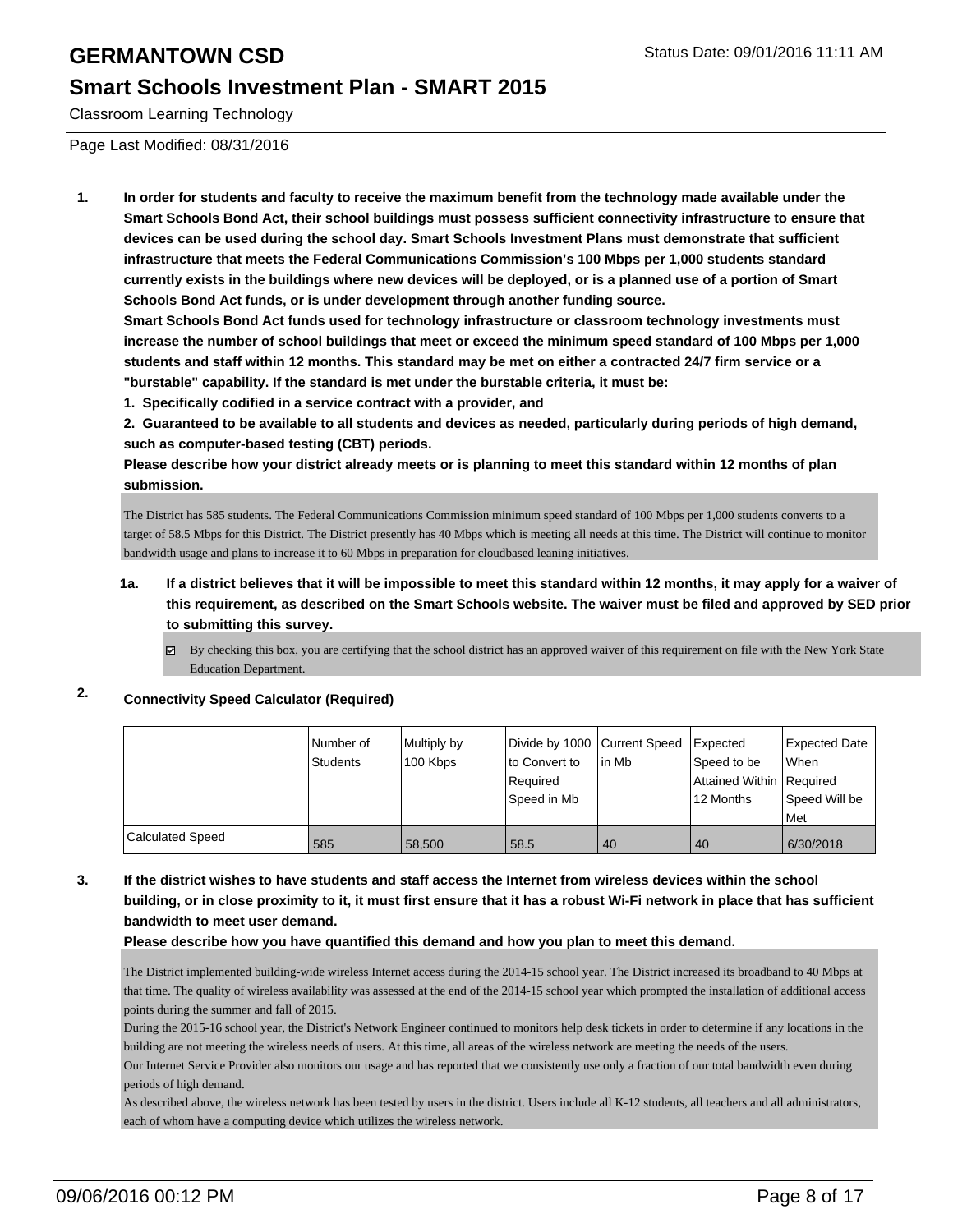#### **Smart Schools Investment Plan - SMART 2015**

Classroom Learning Technology

Page Last Modified: 08/31/2016

**4. All New York State public school districts are required to complete and submit an Instructional Technology Plan survey to the New York State Education Department in compliance with Section 753 of the Education Law and per Part 100.12 of the Commissioner's Regulations.**

**Districts that include educational technology purchases as part of their Smart Schools Investment Plan must have a submitted and approved Instructional Technology Plan survey on file with the New York State Education Department.**

- By checking this box, you are certifying that the school district has an approved Instructional Technology Plan survey on file with the New York State Education Department.
- **5. Describe the devices you intend to purchase and their compatibility with existing or planned platforms or systems. Specifically address the adequacy of each facility's electrical, HVAC and other infrastructure necessary to install and support the operation of the planned technology.**

The District intends to purchase 160 TI Nspire CX EZ Graphing Calculators, 40 Nspire CX CAS Graphing calculators and compatible charging stations. We have the electrical capacity to support the charging stations. Physical space and network access points are already in place for these devices. The devices will be supported by a manufacturer's warranty and the district's IT staff will be available for troubleshooting. Instructional support will be provided by the educator. PLEASE NOTE the change in the price for the calculators is due to free shipping that is now available (August 2016).

The existing student 1:1 devices are at the end of their life. In our Instructional Technology plan the district will replace aged out student laptops with tablets. The iPad is inherently more sturdy and durable because it is solid state. By purchasing these devices we can address the numerous issues we had with the laptops which were fragile. The iPads will have the processing capability to accommodate the software being used for curriculum and instruction at GCS. Learning will be seamless because these devices and the associated software will run more efficiently. We anticipate the life of these devices will extend beyond the life of the laptops. In addition the apps available for these devices are tailored for an educational environment. The infrastructure for these devices is already in place and we expect the footprint to be even smaller than that of the previously used laptops.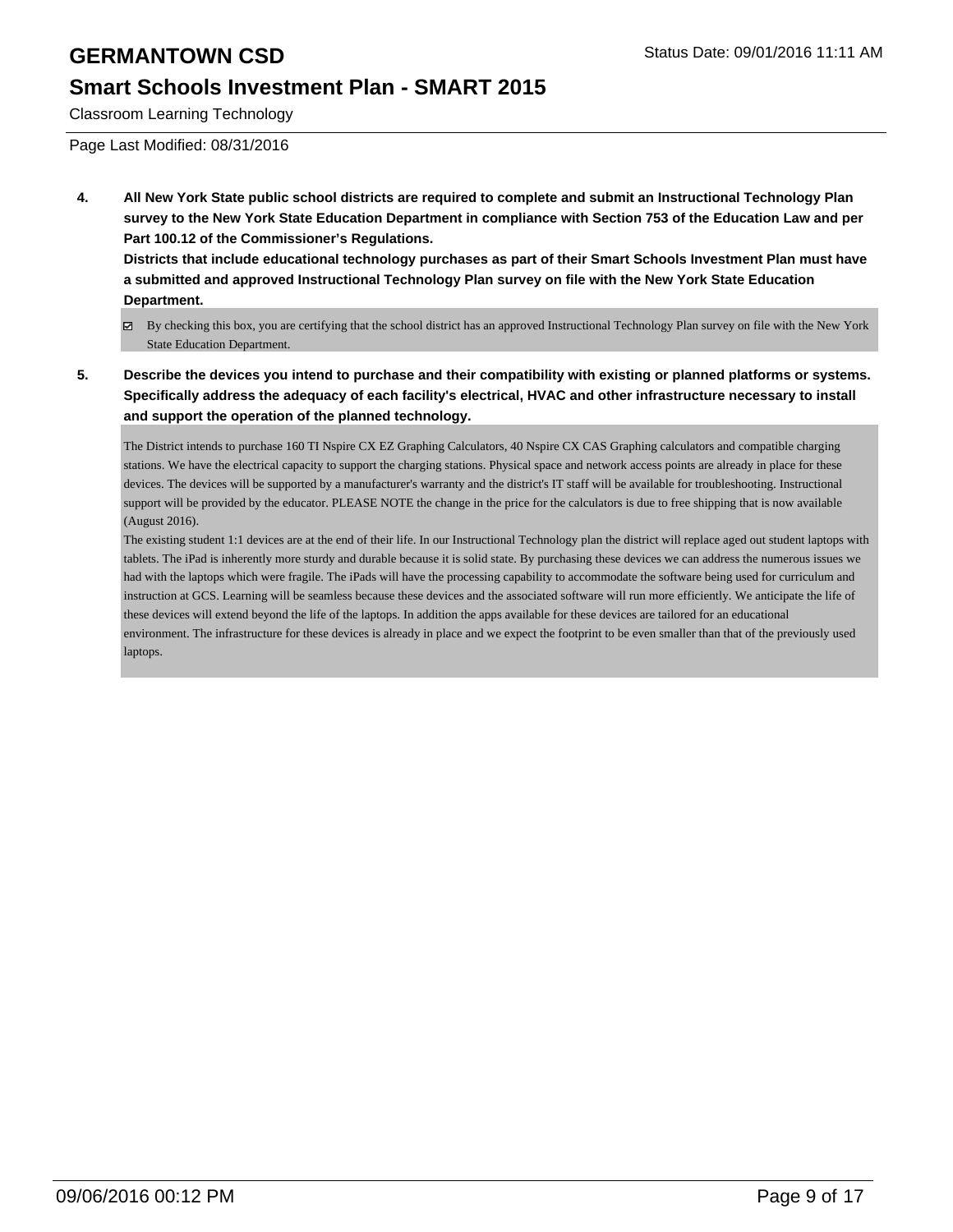### **Smart Schools Investment Plan - SMART 2015**

Classroom Learning Technology

Page Last Modified: 08/31/2016

- **6. Describe how the proposed technology purchases will:**
	- **> enhance differentiated instruction;**
	- **> expand student learning inside and outside the classroom;**
	- **> benefit students with disabilities and English language learners; and**
	- **> contribute to the reduction of other learning gaps that have been identified within the district.**

**The expectation is that districts will place a priority on addressing the needs of students who struggle to succeed in a rigorous curriculum. Responses in this section should specifically address this concern and align with the district's Instructional Technology Plan (in particular Question 2 of E. Curriculum and Instruction: "Does the district's instructional technology plan address the needs of students with disabilities to ensure equitable access to instruction, materials and assessments?" and Question 3 of the same section: "Does the district's instructional technology plan address the provision of assistive technology specifically for students with disabilities to ensure access to and participation in the general curriculum?"**

Students will be allowed (with parent permission) to take their devices home with them which extends learning outside of the classroom and has potential to reduce learning gaps. Students are more likely to engage with interactive educational content in and outside of school. English language learners will be able to benefit from a wealth of software (translator, text-to-speech, voice dictation and English language instruction). Students with reading level gaps can access specialized reading remediation software resources. Assessments and lessons can be computer adaptive, and use psychometrics to adjust to each student's instructional level. Facetime will be used for homebound or absent students and distance learning. Our students with disabilities (SWDs) use technology to make instruction and learning more accessible to them. SWDs use a variety of devices such as: iPad, laptop, specialized peripherals and specialized software. Some of the benefits for SWD's are:

- Students use their devices to engage in online courseware in an environment less distracting than a traditional classroom
- Textbooks are online, reducing the need to carry or store heavy textbooks in home and at school
- SWDs devices include assistive technology such as scanning wands to digitize hard-copy text, laptop with keyboard overlay, touch screen, and assistive tech to digitize and project microscope slides
- Timers are used to assist students with pacing
- Reading guides are used to assist students with vision tracking (words are highlighted in text)
- Speech recognition and prediction software assist our students whose physical disability prohibits them from using traditional keyboards, or writing utensils (pen, pencil, etc.) for the purpose of composition
- Other software used by SWDs: audible books, speech to type, text to speech (for communication with peers, teachers and support staff)

#### **7. Where appropriate, describe how the proposed technology purchases will enhance ongoing communication with parents and other stakeholders and help the district facilitate technology-based regional partnerships, including distance learning and other efforts.**

Parents students have access to teachers' grade books and actively track their achievement. FaceTime will be used for homebound or absent students and distance learning with regional partners. Communications with school staff will be enhanced. Students can use the devices to add to their student portfolio and showcase their work throughout school and even into higher education. The ease of making these products available to stakeholders can potentially improve community perception of the school.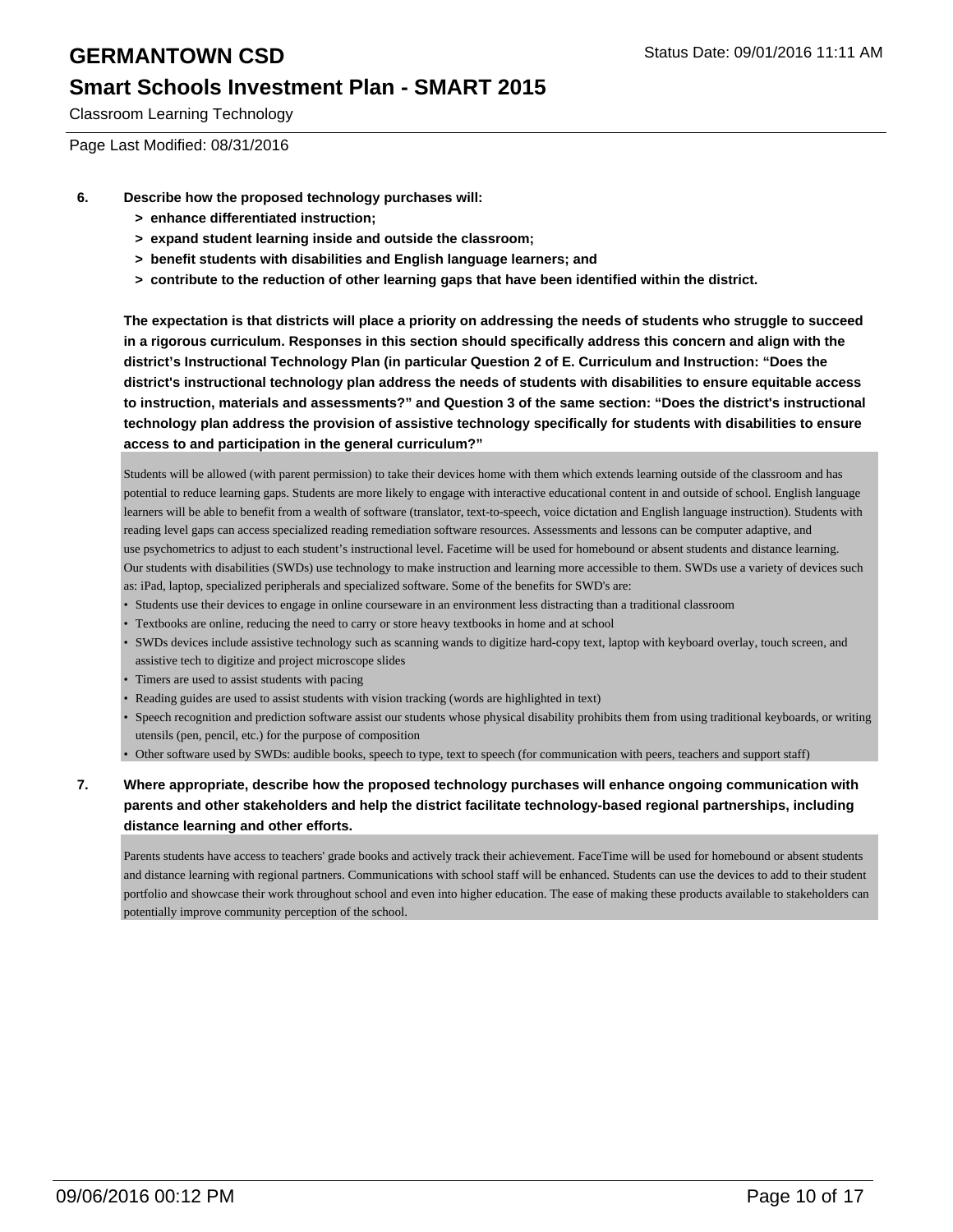### **Smart Schools Investment Plan - SMART 2015**

Classroom Learning Technology

Page Last Modified: 08/31/2016

**8. Describe the district's plan to provide professional development to ensure that administrators, teachers and staff can employ the technology purchased to enhance instruction successfully.**

**Note: This response should be aligned and expanded upon in accordance with your district's response to Question 1 of F. Professional Development of your Instructional Technology Plan: "Please provide a summary of professional development offered to teachers and staff, for the time period covered by this plan, to support technology to enhance teaching and learning. Please include topics, audience and method of delivery within your summary."**

The district has budgeted for professional development for the new graphing calculators which will be implemented in Fall 2016. The district's professional development plan includes ongoing, embedded coaching for all core subject teachers.

BOCES Model Schools provides a portion of the remaining planned instructional technology training. (The Model Schools CoSer entitles the district discounted prices to staff development through the local BOCES.) The goal of the Model Schools CoSer is to provide educators with the information and resources they need to improve student learning through the use of technology. Whether it is through planning, training, coaching, or modeling, Model Schools helps bring the 21st century skills into the classroom and into our student's futures. There are two types of training:

- ON-SITE TRAINING Customized planning sessions, trainings, and/or coaching/modeling sessions to successfully integrate and use technology in lessons. The district is requesting that Questar III BOCES develop a proposal for on-site training to be implemented in the 2016-17 school year using the data collected from teachers on our annual technology survey (administered in June 2016), as well as our focus goals for increased student achievement
- **WORKSHOPS** In addition to on-site training in the classroom, Model Schools offers workshops designed for teachers. Examples are: Free Formative Assessment Tools, How to Flip Your Classroom, Ozobots, YouTubing, Apple Classroom Workshop, English Writing Apps, Microsoft OneNote / Class Notebook, and Student Centered Activities as Measurable Outcomes. **•**

Our district has established a professional learning community where teachers collaborate with their colleagues and students who are instructional technology experts. Two examples, including one for the TI calculators, are listed below:

- An elementary teacher was sent to various iPad trainings over the last two years and has time in her schedule to work with other teachers on a signup basis.
- Over the summer of 2016, our math teacher, Jeanne Oliveira became a certified TI instructor. She will provide all calculator training here at our school and possible at neighboring school districts.
- Another math teacher is a certified Mimioboard instructor (since 2013). He provides formal and informal training for our teachers for interactive whiteboard use in our classrooms. High school students in his advanced computer applications class also work with teachers in the district to develop interactive lessons. •
- **9. Districts must contact the SUNY/CUNY teacher preparation program that supplies the largest number of the district's new teachers to request advice on innovative uses and best practices at the intersection of pedagogy and educational technology.**
	- By checking this box, you certify that you have contacted the SUNY/CUNY teacher preparation program that supplies the largest number of your new teachers to request advice on these issues.

#### **9a. Please enter the name of the SUNY or CUNY Institution that you contacted.**

State University of New York at New Paltz

**9b. Enter the primary Institution phone number.**

845-257-2887

**9c. Enter the name of the contact person with whom you consulted and/or will be collaborating with on innovative uses of technology and best practices.**

Kiersten Greene, Asst. Professor of Literacy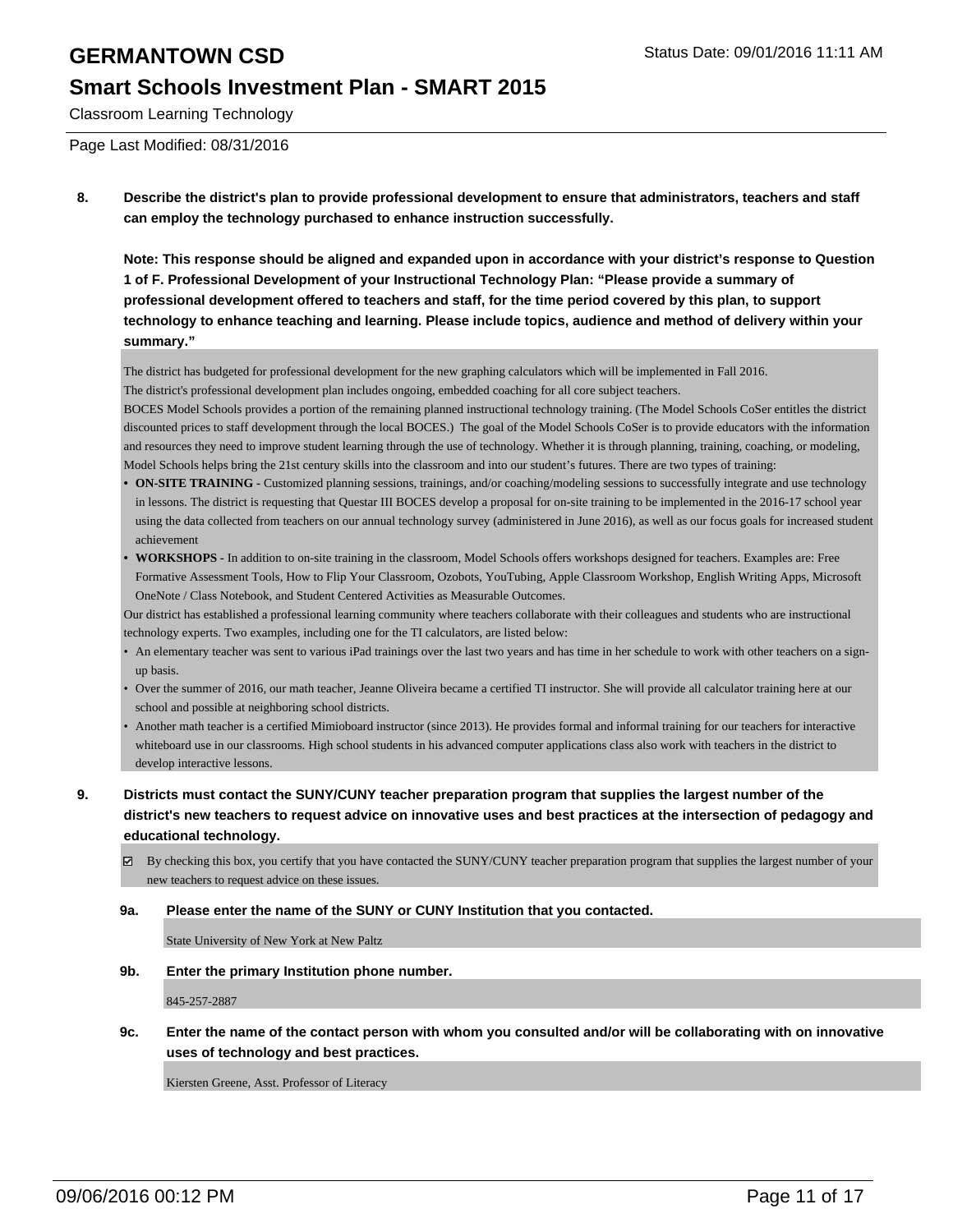### **Smart Schools Investment Plan - SMART 2015**

Classroom Learning Technology

Page Last Modified: 08/31/2016

**10. A district whose Smart Schools Investment Plan proposes the purchase of technology devices and other hardware must account for nonpublic schools in the district.**

**Are there nonpublic schools within your school district?**

- Yes
- **Z** No

#### **11. Nonpublic Classroom Technology Loan Calculator**

**The Smart Schools Bond Act provides that any Classroom Learning Technology purchases made using Smart Schools funds shall be lent, upon request, to nonpublic schools in the district. However, no school district shall be required to loan technology in amounts greater than the total obtained and spent on technology pursuant to the Smart Schools Bond Act and the value of such loan may not exceed the total of \$250 multiplied by the nonpublic school enrollment in the base year at the time of enactment. See:**

**http://www.p12.nysed.gov/mgtserv/smart\_schools/docs/Smart\_Schools\_Bond\_Act\_Guidance\_04.27.15\_Final.pdf.**

|                                       | 1. Classroom<br>Technology<br>Sub-allocation | l 2. Public<br>Enrollment<br>$(2014 - 15)$ | 3. Nonpublic<br><b>Enrollment</b><br>$(2014 - 15)$ | 4. Sum of<br>Public and<br>l Nonpublic<br>Enrollment                                          | l 5. Total Per<br>l Pupil Sub-<br>lallocation | 6. Total<br>Nonpublic Loan<br>Amount |
|---------------------------------------|----------------------------------------------|--------------------------------------------|----------------------------------------------------|-----------------------------------------------------------------------------------------------|-----------------------------------------------|--------------------------------------|
| Calculated Nonpublic Loan<br>  Amount |                                              |                                            |                                                    | (No Response)   (No Response)   (No Response)   (No Response)   (No Response)   (No Response) |                                               |                                      |

**12. To ensure the sustainability of technology purchases made with Smart Schools funds, districts must demonstrate a long-term plan to maintain and replace technology purchases supported by Smart Schools Bond Act funds. This sustainability plan shall demonstrate a district's capacity to support recurring costs of use that are ineligible for Smart Schools Bond Act funding such as device maintenance, technical support, Internet and wireless fees, maintenance of hotspots, staff professional development, building maintenance and the replacement of incidental items. Further, such a sustainability plan shall include a long-term plan for the replacement of purchased devices and equipment at the end of their useful life with other funding sources.**

 $\boxtimes$  By checking this box, you certify that the district has a sustainability plan as described above.

**13. Districts must ensure that devices purchased with Smart Schools Bond funds will be distributed, prepared for use, maintained and supported appropriately. Districts must maintain detailed device inventories in accordance with generally accepted accounting principles.**

By checking this box, you certify that the district has a distribution and inventory management plan and system in place.

**14. If you are submitting an allocation for Classroom Learning Technology complete this table. Note that the calculated Total at the bottom of the table must equal the Total allocation for this category that you entered in the SSIP Overview overall budget.**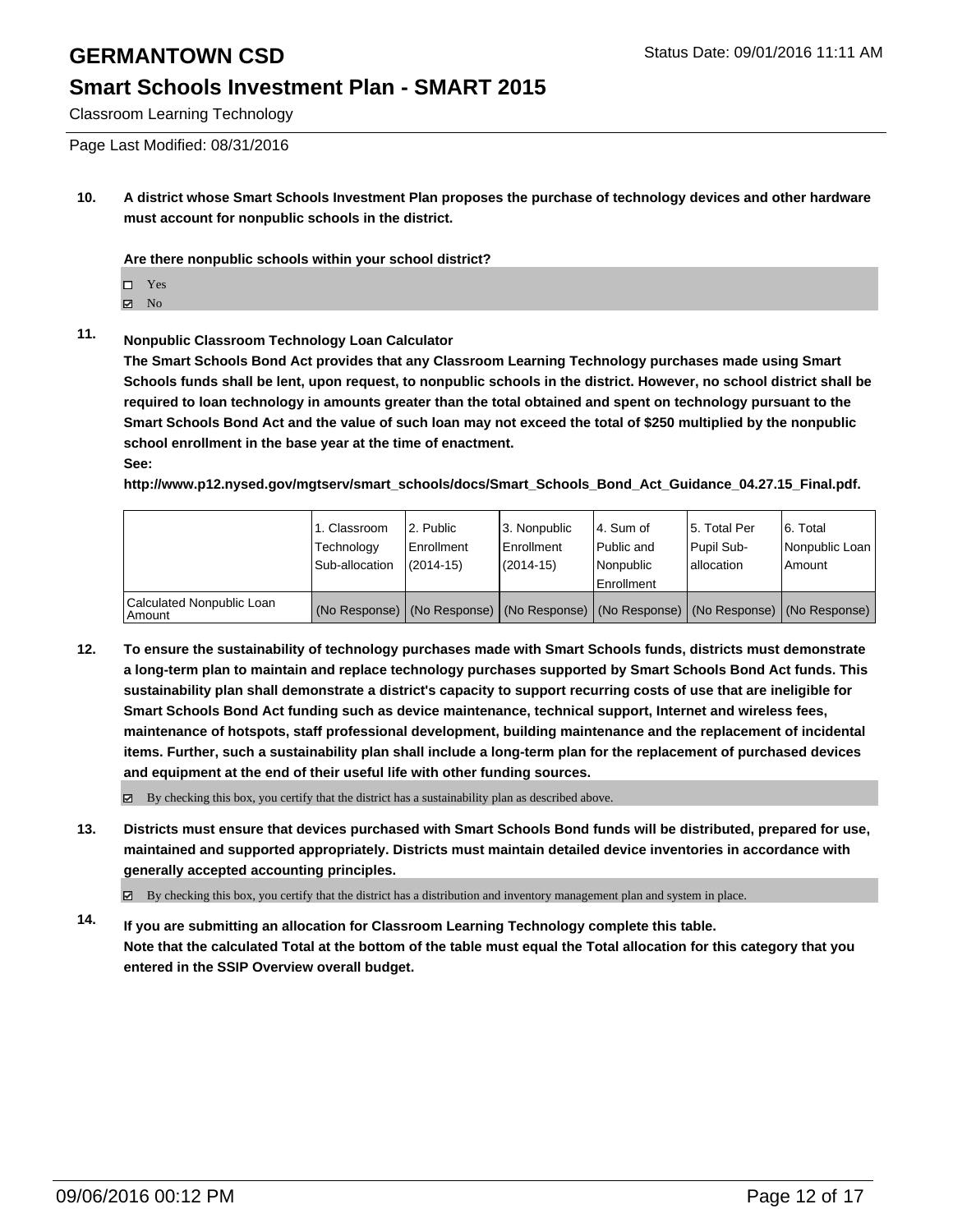### **Smart Schools Investment Plan - SMART 2015**

Classroom Learning Technology

Page Last Modified: 08/31/2016

|                         | Sub-Allocation |
|-------------------------|----------------|
| Interactive Whiteboards | (No Response)  |
| <b>Computer Servers</b> | (No Response)  |
| Desktop Computers       | (No Response)  |
| Laptop Computers        | (No Response)  |
| <b>Tablet Computers</b> | 69,849         |
| <b>Other Costs</b>      | 26,904         |
| Totals:                 | 96,753         |

**15. Please detail the type, quantity, per unit cost and total cost of the eligible items under each sub-category. This is especially important for any expenditures listed under the "Other" category. All expenditures must be capital-bond eligible to be reimbursed through the SSBA. If you have any questions, please contact us directly through smartschools@nysed.gov.**

**Please specify in the "Item to be Purchased" field which specific expenditures and items are planned to meet the district's nonpublic loan requirement, if applicable.**

**NOTE: Wireless Access Points that will be loaned/purchased for nonpublic schools should ONLY be included in this category, not under School Connectivity, where public school districts would list them.**

| Select the allowable expenditure<br>type.<br>Repeat to add another item under | I Item to be Purchased                                                                 | Quantity | Cost per Item | <b>Total Cost</b> |
|-------------------------------------------------------------------------------|----------------------------------------------------------------------------------------|----------|---------------|-------------------|
| each type.                                                                    |                                                                                        |          |               |                   |
| <b>Tablet Computers</b>                                                       | iPad Pro                                                                               | 117      | 597           | 69,849            |
| <b>Other Costs</b>                                                            | Nspire CX CAS Graphing Calculator                                                      | 40       | 129           | 5,160             |
| <b>Other Costs</b>                                                            | Graphing Calculators: TI Nspire CCS<br>EZ Spot Ten Pack with Docking<br><b>Station</b> | 16       | 1,359         | 21,744            |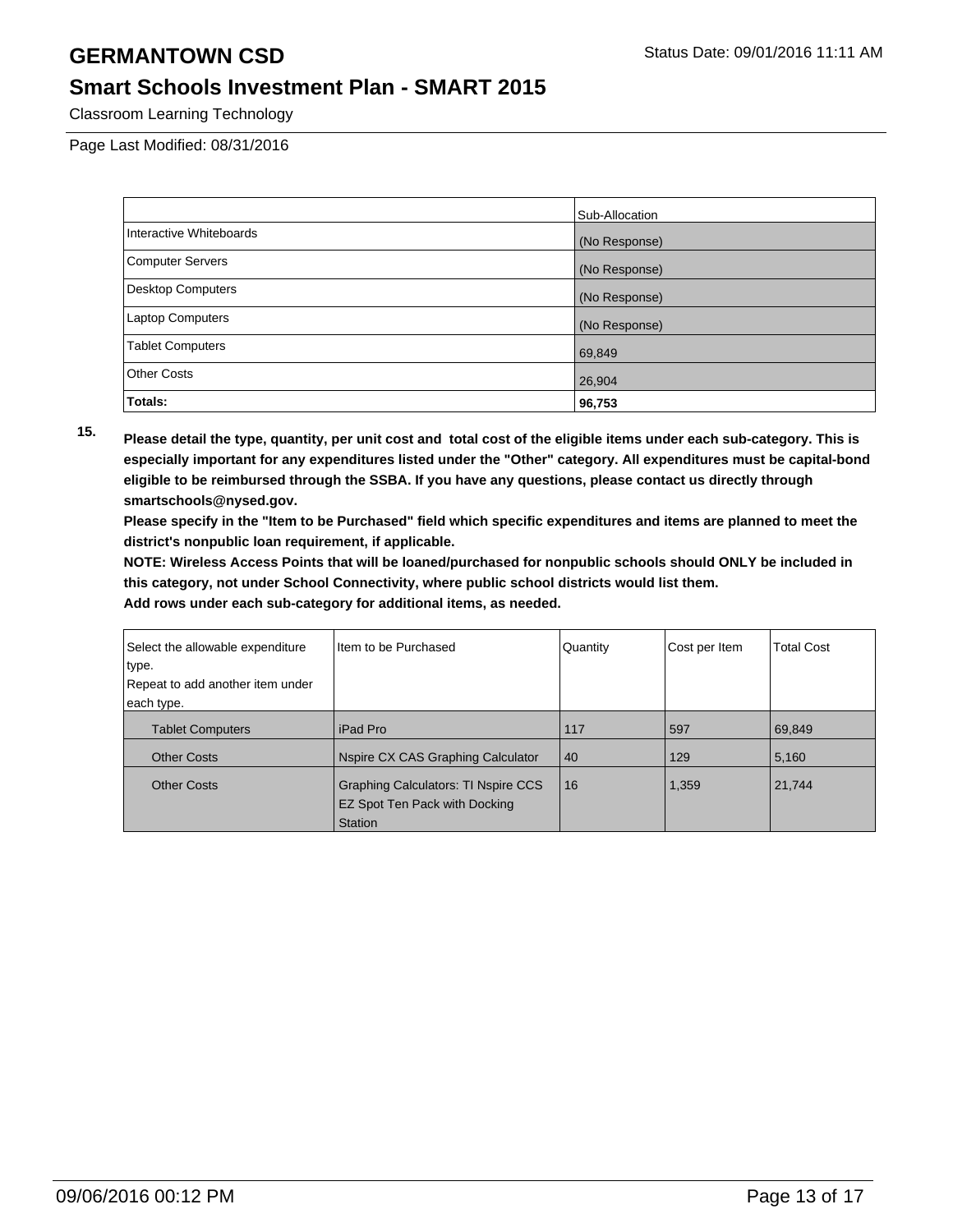### **Smart Schools Investment Plan - SMART 2015**

Pre-Kindergarten Classrooms

Page Last Modified: 08/31/2016

**1. Provide information regarding how and where the district is currently serving pre-kindergarten students and justify the need for additional space with enrollment projections over 3 years.**

(No Response)

- **2. Describe the district's plan to construct, enhance or modernize education facilities to accommodate prekindergarten programs. Such plans must include:**
	- **Specific descriptions of what the district intends to do to each space;**
	- **An affirmation that pre-kindergarten classrooms will contain a minimum of 900 square feet per classroom;**
	- **The number of classrooms involved;**
	- **The approximate construction costs per classroom; and**
	- **Confirmation that the space is district-owned or has a long-term lease that exceeds the probable useful life of the improvements.**

(No Response)

**3. Smart Schools Bond Act funds may only be used for capital construction costs. Describe the type and amount of additional funds that will be required to support ineligible ongoing costs (e.g. instruction, supplies) associated with any additional pre-kindergarten classrooms that the district plans to add.**

(No Response)

**4. All plans and specifications for the erection, repair, enlargement or remodeling of school buildings in any public school district in the State must be reviewed and approved by the Commissioner. Districts that plan capital projects using their Smart Schools Bond Act funds will undergo a Preliminary Review Process by the Office of Facilities Planning.**

**Please indicate on a separate row each project number given to you by the Office of Facilities Planning.**

| Project Number |  |
|----------------|--|
| (No Response)  |  |

**5. If you have made an allocation for Pre-Kindergarten Classrooms, complete this table.**

**Note that the calculated Total at the bottom of the table must equal the Total allocation for this category that you entered in the SSIP Overview overall budget.**

|                                          | Sub-Allocation |
|------------------------------------------|----------------|
| Construct Pre-K Classrooms               | (No Response)  |
| Enhance/Modernize Educational Facilities | (No Response)  |
| Other Costs                              | (No Response)  |
| <b>Totals:</b>                           |                |

- 
- **6. Please detail the type, quantity, per unit cost and total cost of the eligible items under each sub-category. This is especially important for any expenditures listed under the "Other" category. All expenditures must be capital-bond eligible to be reimbursed through the SSBA. If you have any questions, please contact us directly through smartschools@nysed.gov.**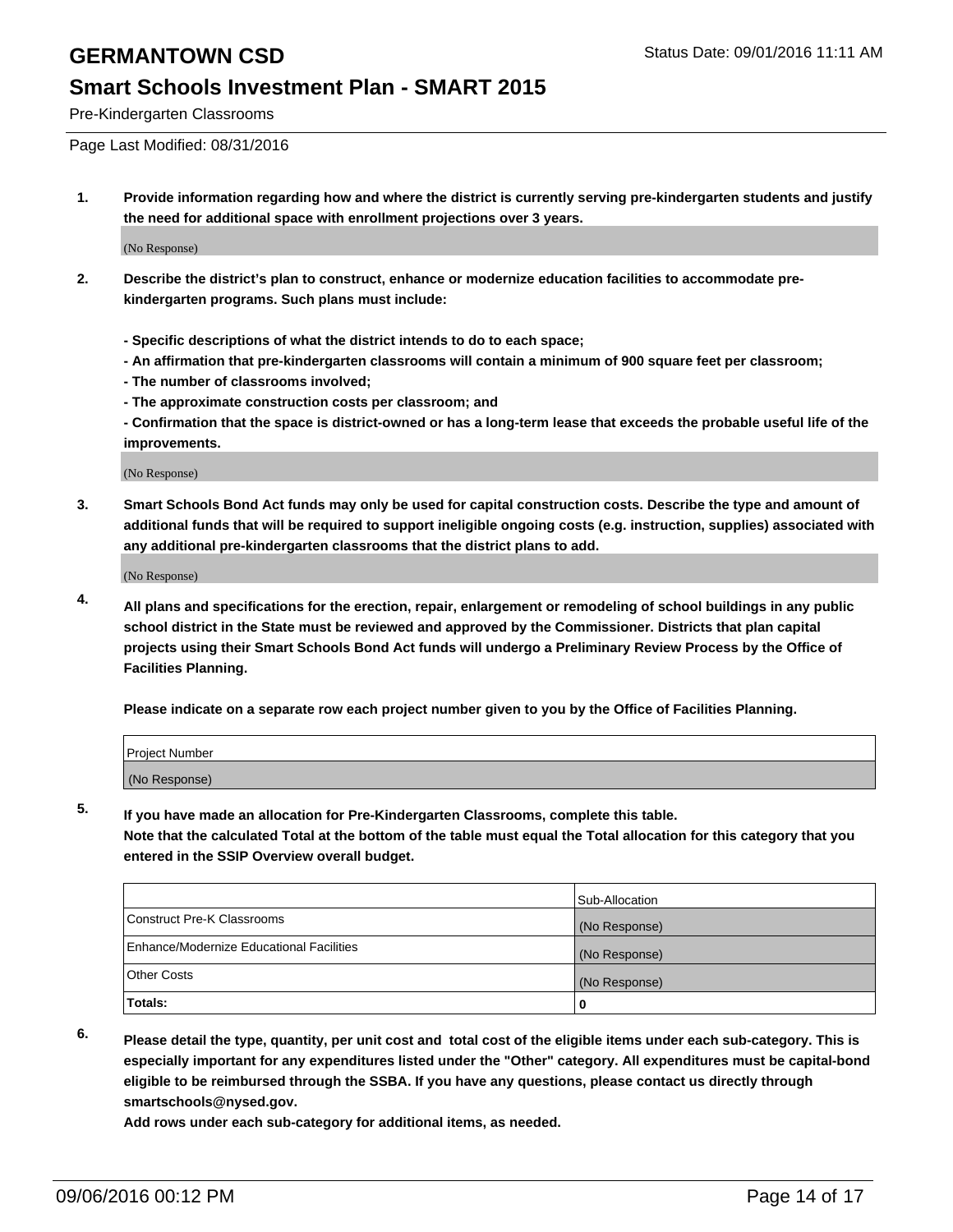## **Smart Schools Investment Plan - SMART 2015**

Pre-Kindergarten Classrooms

Page Last Modified: 08/31/2016

| Select the allowable expenditure | Item to be purchased | Quantity      | Cost per Item | <b>Total Cost</b> |
|----------------------------------|----------------------|---------------|---------------|-------------------|
| type.                            |                      |               |               |                   |
| Repeat to add another item under |                      |               |               |                   |
| each type.                       |                      |               |               |                   |
| (No Response)                    | (No Response)        | (No Response) | (No Response) | (No Response)     |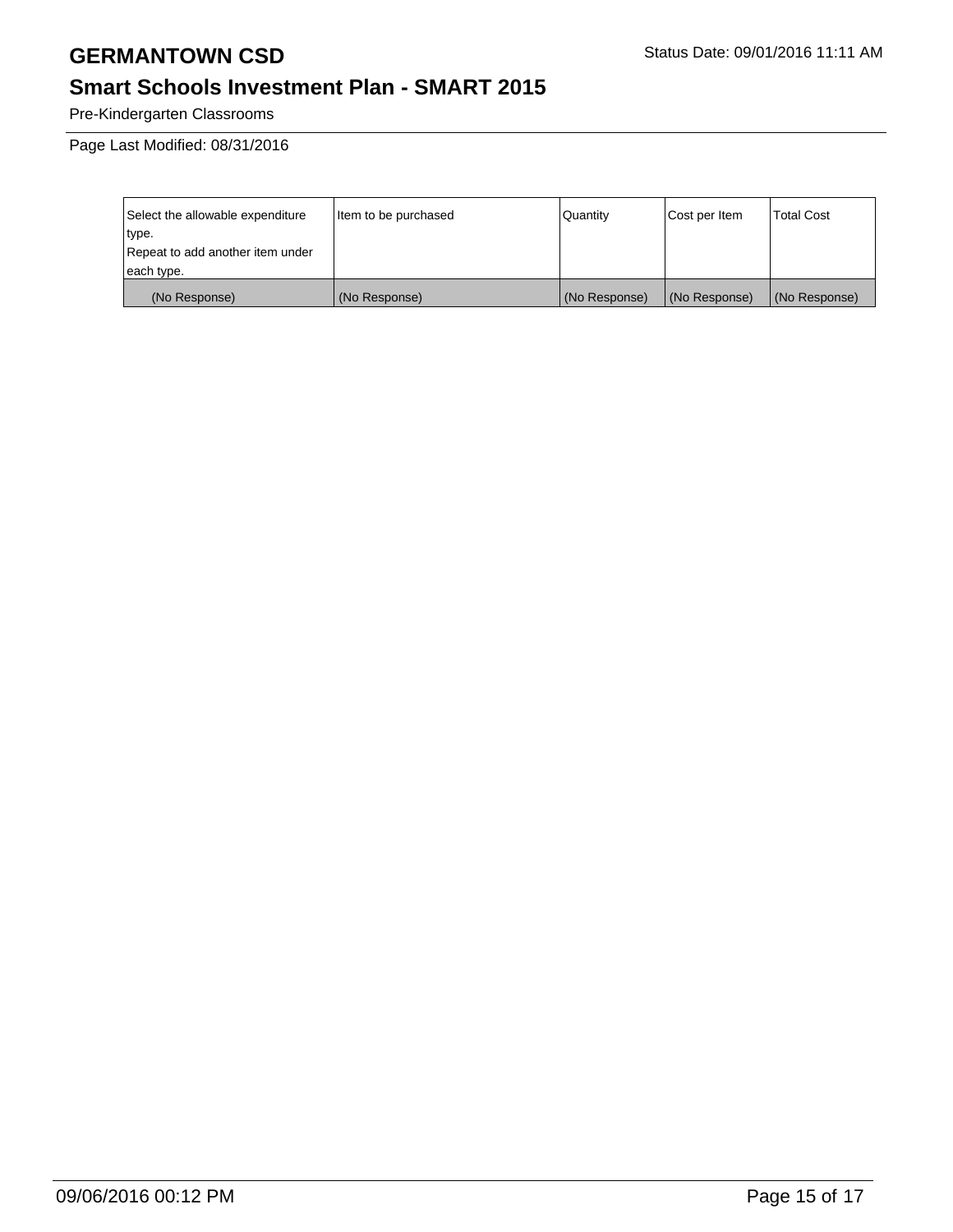#### **Smart Schools Investment Plan - SMART 2015**

Replace Transportable Classrooms

Page Last Modified: 08/31/2016

**1. Describe the district's plan to construct, enhance or modernize education facilities to provide high-quality instructional space by replacing transportable classrooms.**

(No Response)

**2. All plans and specifications for the erection, repair, enlargement or remodeling of school buildings in any public school district in the State must be reviewed and approved by the Commissioner. Districts that plan capital projects using their Smart Schools Bond Act funds will undergo a Preliminary Review Process by the Office of Facilities Planning.**

**Please indicate on a separate row each project number given to you by the Office of Facilities Planning.**

| Project Number |  |
|----------------|--|
| (No Response)  |  |

**3. For large projects that seek to blend Smart Schools Bond Act dollars with other funds, please note that Smart Schools Bond Act funds can be allocated on a pro rata basis depending on the number of new classrooms built that directly replace transportable classroom units.**

**If a district seeks to blend Smart Schools Bond Act dollars with other funds describe below what other funds are being used and what portion of the money will be Smart Schools Bond Act funds.**

(No Response)

**4. If you have made an allocation for Replace Transportable Classrooms, complete this table. Note that the calculated Total at the bottom of the table must equal the Total allocation for this category that you entered in the SSIP Overview overall budget.**

|                                                | Sub-Allocation |
|------------------------------------------------|----------------|
| Construct New Instructional Space              | (No Response)  |
| Enhance/Modernize Existing Instructional Space | (No Response)  |
| Other Costs                                    | (No Response)  |
| Totals:                                        | 0              |

**5. Please detail the type, quantity, per unit cost and total cost of the eligible items under each sub-category. This is especially important for any expenditures listed under the "Other" category. All expenditures must be capital-bond eligible to be reimbursed through the SSBA. If you have any questions, please contact us directly through smartschools@nysed.gov.**

| Select the allowable expenditure | Item to be purchased | Quantity      | Cost per Item | <b>Total Cost</b> |
|----------------------------------|----------------------|---------------|---------------|-------------------|
| type.                            |                      |               |               |                   |
| Repeat to add another item under |                      |               |               |                   |
| each type.                       |                      |               |               |                   |
| (No Response)                    | (No Response)        | (No Response) | (No Response) | (No Response)     |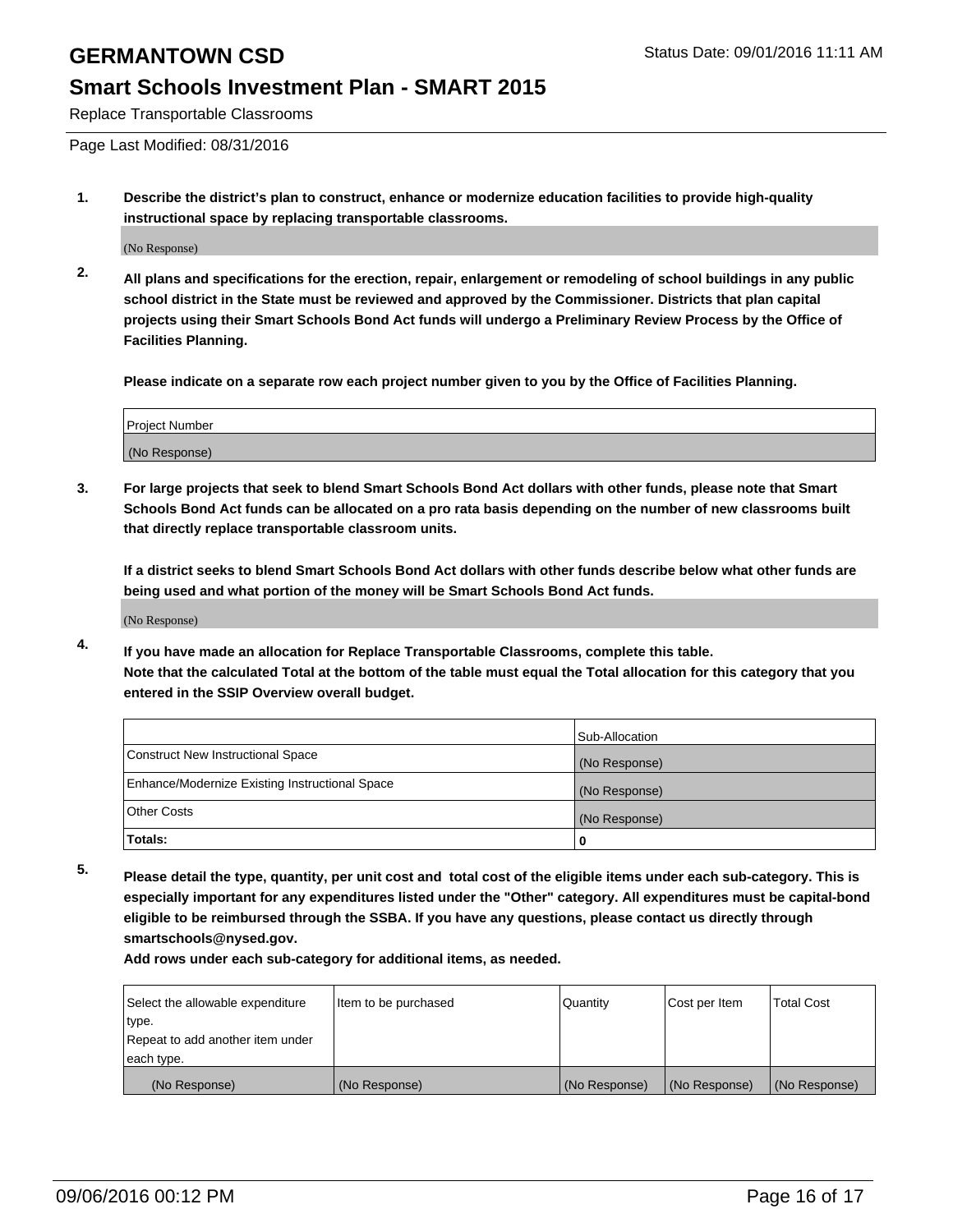#### **Smart Schools Investment Plan - SMART 2015**

High-Tech Security Features

Page Last Modified: 08/31/2016

**1. Describe how you intend to use Smart Schools Bond Act funds to install high-tech security features in school buildings and on school campuses.**

(No Response)

**2. All plans and specifications for the erection, repair, enlargement or remodeling of school buildings in any public school district in the State must be reviewed and approved by the Commissioner. Districts that plan capital projects using their Smart Schools Bond Act funds will undergo a Preliminary Review Process by the Office of Facilities Planning.** 

**Please indicate on a separate row each project number given to you by the Office of Facilities Planning.**

| <b>Project Number</b> |  |
|-----------------------|--|
| (No Response)         |  |

- **3. Was your project deemed eligible for streamlined Review?**
	- □ Yes
	- $\square$  No
- **4. Include the name and license number of the architect or engineer of record.**

| Name          | License Number |
|---------------|----------------|
| (No Response) | (No Response)  |

**5. If you have made an allocation for High-Tech Security Features, complete this table. Note that the calculated Total at the bottom of the table must equal the Total allocation for this category that you entered in the SSIP Overview overall budget.**

|                                                      | Sub-Allocation |
|------------------------------------------------------|----------------|
| Capital-Intensive Security Project (Standard Review) | (No Response)  |
| <b>Electronic Security System</b>                    | (No Response)  |
| <b>Entry Control System</b>                          | (No Response)  |
| Approved Door Hardening Project                      | (No Response)  |
| <b>Other Costs</b>                                   | (No Response)  |
| Totals:                                              | 0              |

**6. Please detail the type, quantity, per unit cost and total cost of the eligible items under each sub-category. This is especially important for any expenditures listed under the "Other" category. All expenditures must be capital-bond eligible to be reimbursed through the SSBA. If you have any questions, please contact us directly through smartschools@nysed.gov.**

| Select the allowable expenditure | Item to be purchased | Quantity      | Cost per Item | <b>Total Cost</b> |
|----------------------------------|----------------------|---------------|---------------|-------------------|
| type.                            |                      |               |               |                   |
| Repeat to add another item under |                      |               |               |                   |
| each type.                       |                      |               |               |                   |
| (No Response)                    | (No Response)        | (No Response) | (No Response) | (No Response)     |